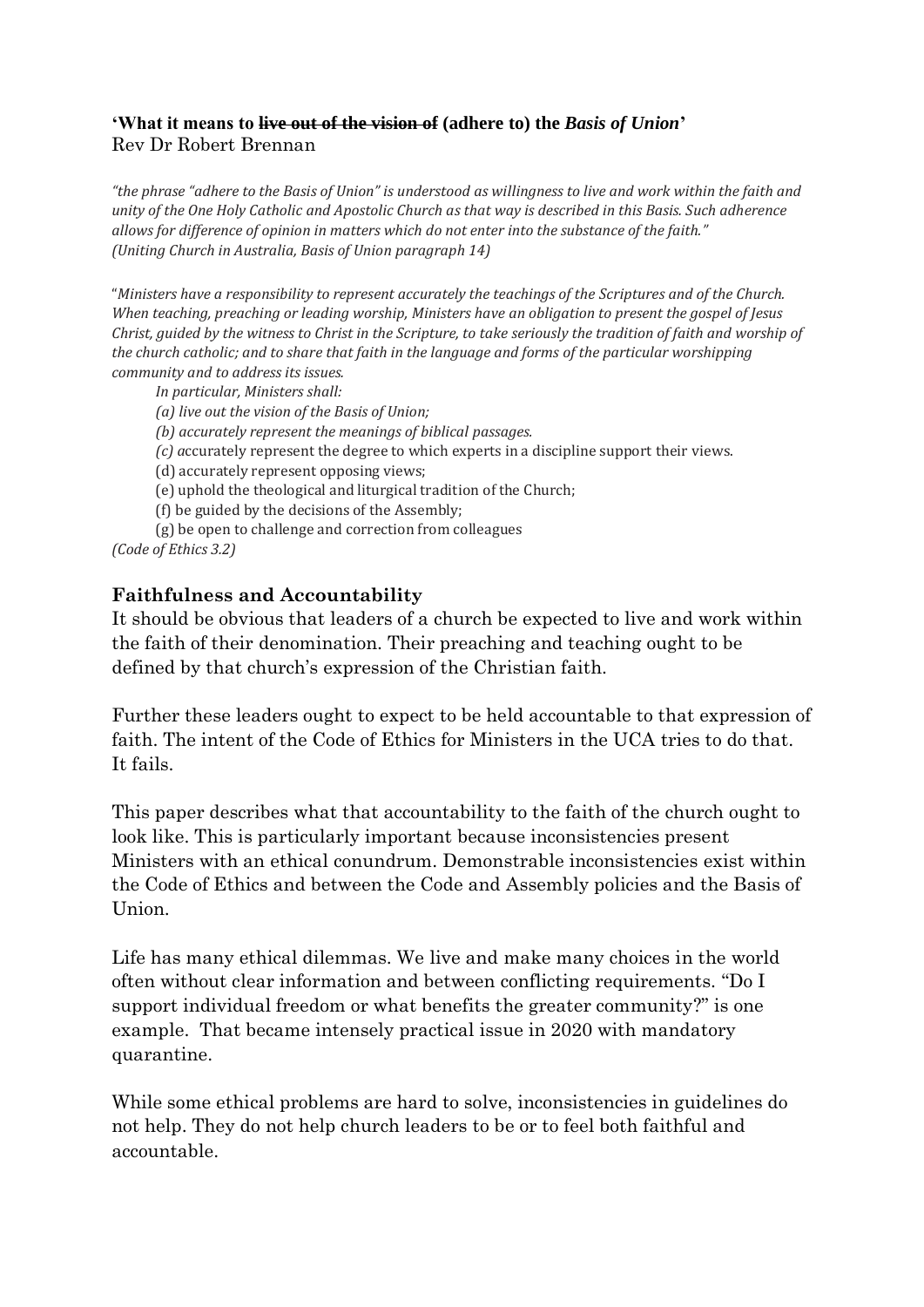# **Inconsistency within the Code of Ethics**

There are inconsistencies is within the Code of Ethics which make it a problematic standard for judging faithfulness and accountability to the gospel.

The 'live out the vision' statement from the code of Ethics can be read several ways.

This could be a typical post-modern approach. That is that different readers will bring or discern different meanings from the text. This is not the case. This section the Code of Ethics is badly and imprecisely worded. This imprecision means that this part of the UCA Code of Ethics cannot be used as a standard to assess the conduct of minsters.

"Live out the vision of the Basis of Union" could equally mean

- 1. Live out what the Basis of Union states as literally interpreted.
- 2. Use the Basis of Union as a starting point to be adapted to circumstances. Eventually, what may be preached and taught may end up looking very different to the original. This is okay, so long as one can justify why with a story about how they got to where they are now. They can say they look back to the Basis of Union. That is even if this person's preaching and teaching are unlike anyone else.
- 3. Live out as being outside the Basis of Union. That is live by moving away from the Basis.

The issue is not which interpretation is correct. The issue is that this standard by which ministers will be held to account can be interpreted so differently as to make the standard meaningless or arbitrary in application or a disciplinary setting.

## **Code of ethics vs Basis of Union**

Ministers are required in their ordination and induction promises to adhere to the Basis of Union. These promises fit the first interpretation of "live out the vision."

The Basis of Union is more strongly worded that the Code of Ethics in this case. The Basis requires that ministers must ensure that their preaching, teaching and ministry falls within the faith of the Holy Catholic and Apostolic church. That is that their preaching, teaching and ministry are:

- obedient to Christ:
- matching the scriptural witness:
- consistent with the creeds and reformation witnesses.

This is much stronger wording than being merely guided as the Code of Ethics suggests. According to their promise to the Basis of Union, leaders cannot simply be guided and then go their own way.

Notwithstanding this, there exist within the Basis of Union requirements significant differences. The best example is that the different Reformation witnesses represent a wide range of theological interpretations. However, as the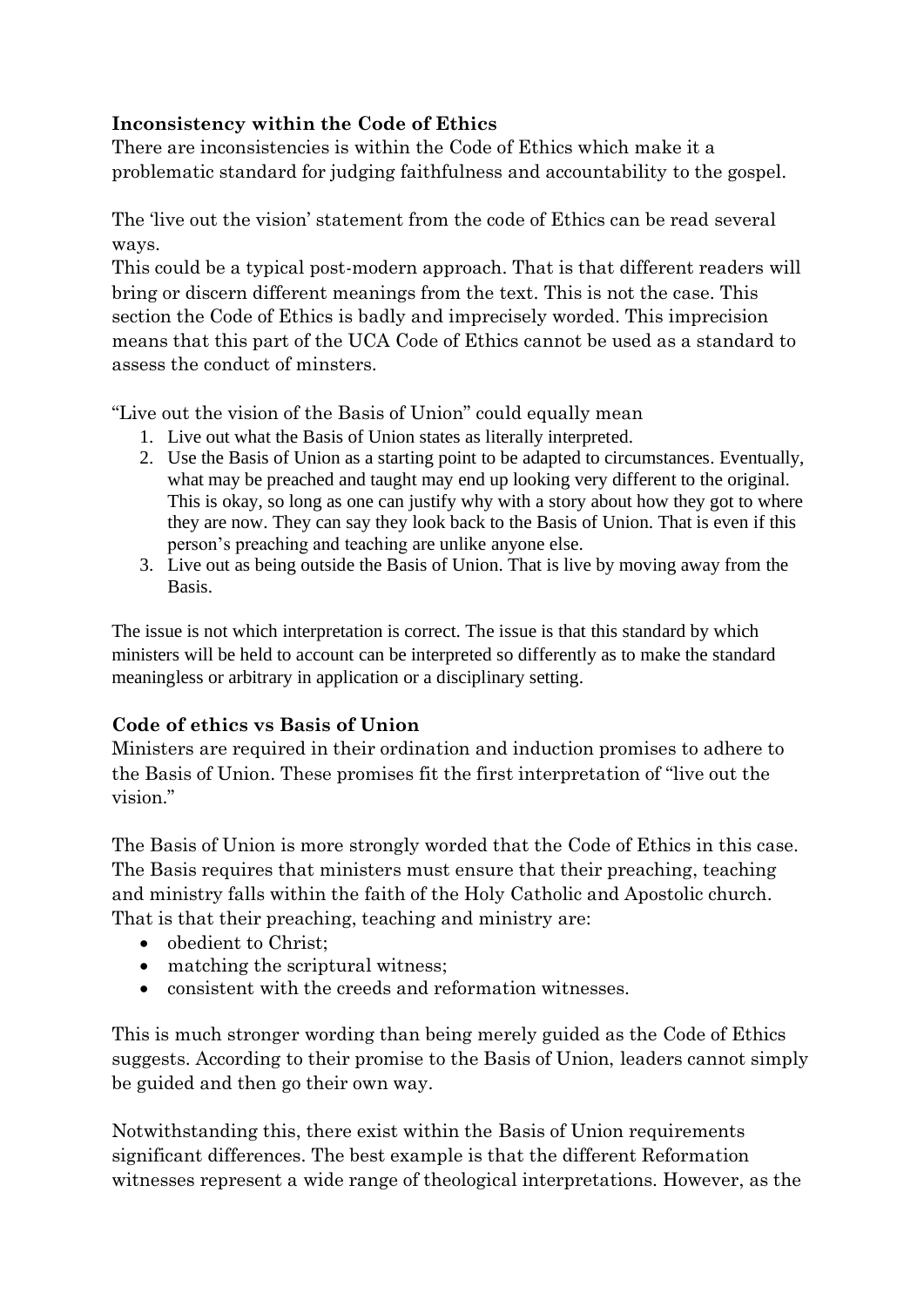Basis suggests these are not about matters of substance. There will be differences of opinion and leaders need to recognise and accept that they exist.

Leaders have opinions.

They will preach and teach them.

The people came into church union expected that. Many united only because that was permitted.

The Code of Ethics requires something different. It requires ministers to preach and teach what they do not believe! That is that they must share differences in scholarly opinion and detail opposing views. While accuracy is necessary and needs to be encouraged, ministers must preach and teach what they are convinced is within the faith. They must proclaim, confess and enact what they believe.

Much of the authority of ministry comes from this conviction. The difference is the same as that between Jesus' preaching and that of the scribes. (Matthew 7:29) Scribal teaching of scripture would regularly say Rabbi ben Levi has this opinion and Rabbi Rashi states the opposite and Rabbi Goldberg has a curiously different interpretation. Jesus taught simply and with authority. The Basis speaks of a ministry under Christ that shares his authority. It derives its authority from this. The Code of Ethics sounds more like an invitation to become scribes rather than ministers of the gospel

### **Code of Ethics vs Assembly polices**

The Uniting Church Code of Ethics requires ministers and lay preachers to 'live out of the vision of the Basis of Union'. Assembly policy supports 'a diversity of religious beliefs and ethical understandings' in key practical areas.

The Code of Ethics in this instance sounds more like Assembly policy than the original Basis of Union.

Is there an ethical dilemma in this or is it possible to 'live out of the vision of the Basis on Union' in accord with current Assembly policy? Yes, there is a dilemma.

This is a pearl of wisdom from a rebellious young teenager. She defiantly said, "We get taught that we can believe what we like – That means that it doesn't matter what we believe. That means that belief is not important!"

There is no fault in this young teenager's logic. It is the logic of the Code of Ethics and Assembly policy. Nevertheless, we should strongly disagree with the teenager. What we believe is vitally important. "Nothing really matters to me ..." So goes the famous line from Queen's "*Bohemian Rhapsody*." But this is simply not true. Not for her and not for us. It really is not true in the song either as it is a matter of life and the character's pending execution.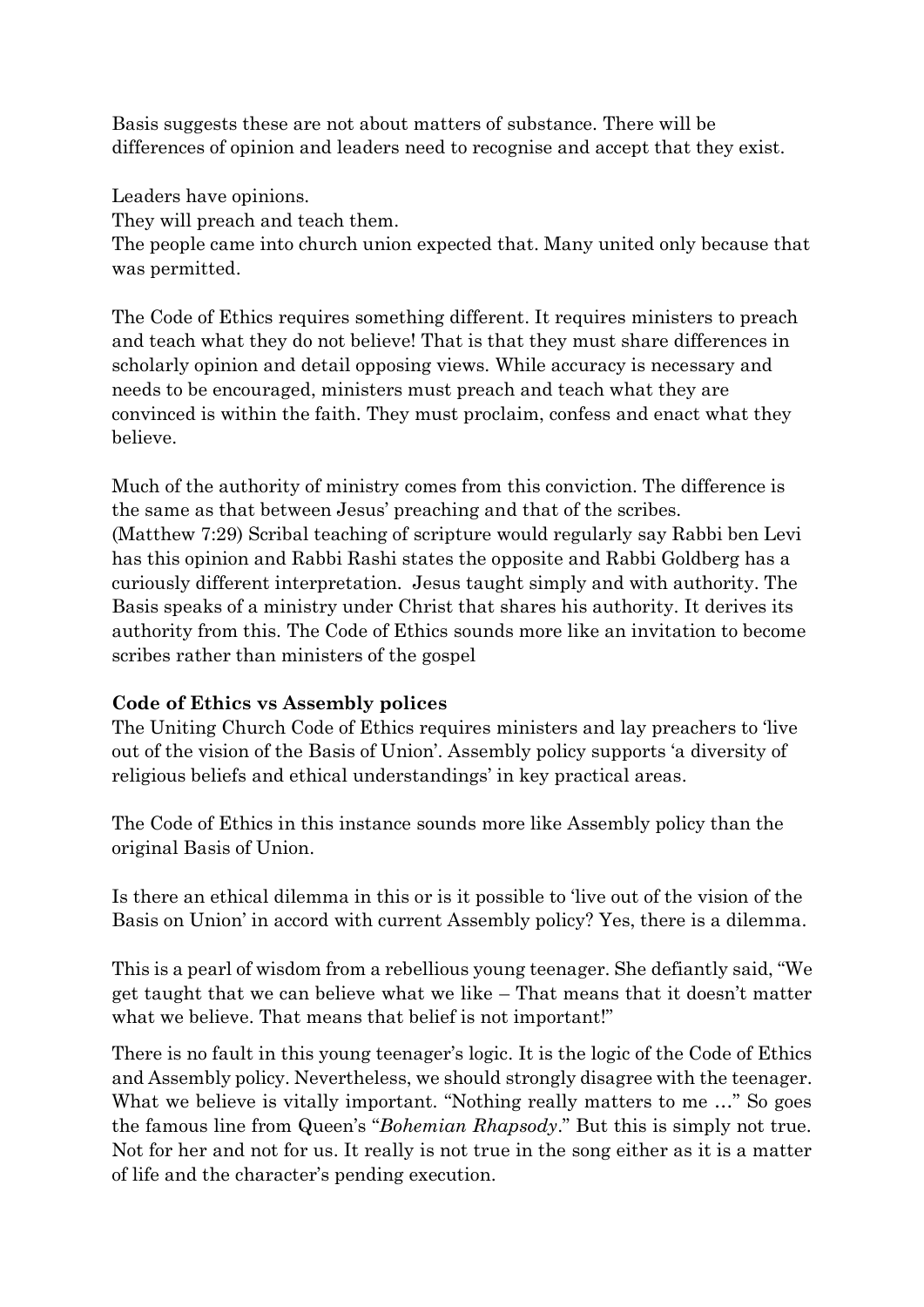The Basis of Union says "belief doesn't matter" is not true for the ministry of the church.

# **The shape of the gospel in the Basis of Union.**

The faith of the church has a definite shape in the Basis of Union. The Basis of Union states that the church's faith and the church's confession, worship, witness and service are controlled and ordered by;

- sole loyalty to Christ the living head of the Church.
- the faith and unity of the One Holy Catholic and Apostolic Church.
- being nourished and regulated by the Biblical witnesses,
- the creeds and Reformation witnesses
- applying the learning of faithful and scholarly interpreters of Scripture
- the faith of Christ Crucified as confessed by every member.

Church union was an historical action in obedience to this faith. The ordering of the church's councils (its polity) is subordinate to this confession. It serves this obedience to the faith rather than controls it.

### **A variety of reading of the Basis?**

Is there a diversity of ways to read the Basis of Union and, if so, what is the ethical implication of such diversity?

In a recent dispute between councils of the church it has been argued that there are a number of ways of reading the Basis of Union. This may well be true. Andrew Dutney sees the Basis as a licence to explore and freedom to move forward from an historical starting point. His opinion deserves serious consideration. We cannot foresee the issues that will face the church and society into the future. The events of 2020 should teach us this.

There is however another interpretation which states that the opinions and decisions of the Assembly should determine how we understand the Basis. This cannot be allowed as valid.

This interpretation states that the policies and codes produced by one council of the church such as Assembly are binding on the church and supersede the status of past interpretations of the Basis of Union. It is even argued that these supersede the plain reading of the Basis. This appeal to the authority of a magisterial council or magisterium is no less than a rejection of the Reformation and the reformation confessions of faith. It is an interpretation that rejects the traditions of the Uniting church. It attempts to roll back the governance of the church to before the Reformation to be in church leadership rather than the gospel. It enables the illusion of control to a small leadership but actually defies our part of the Christian tradition.